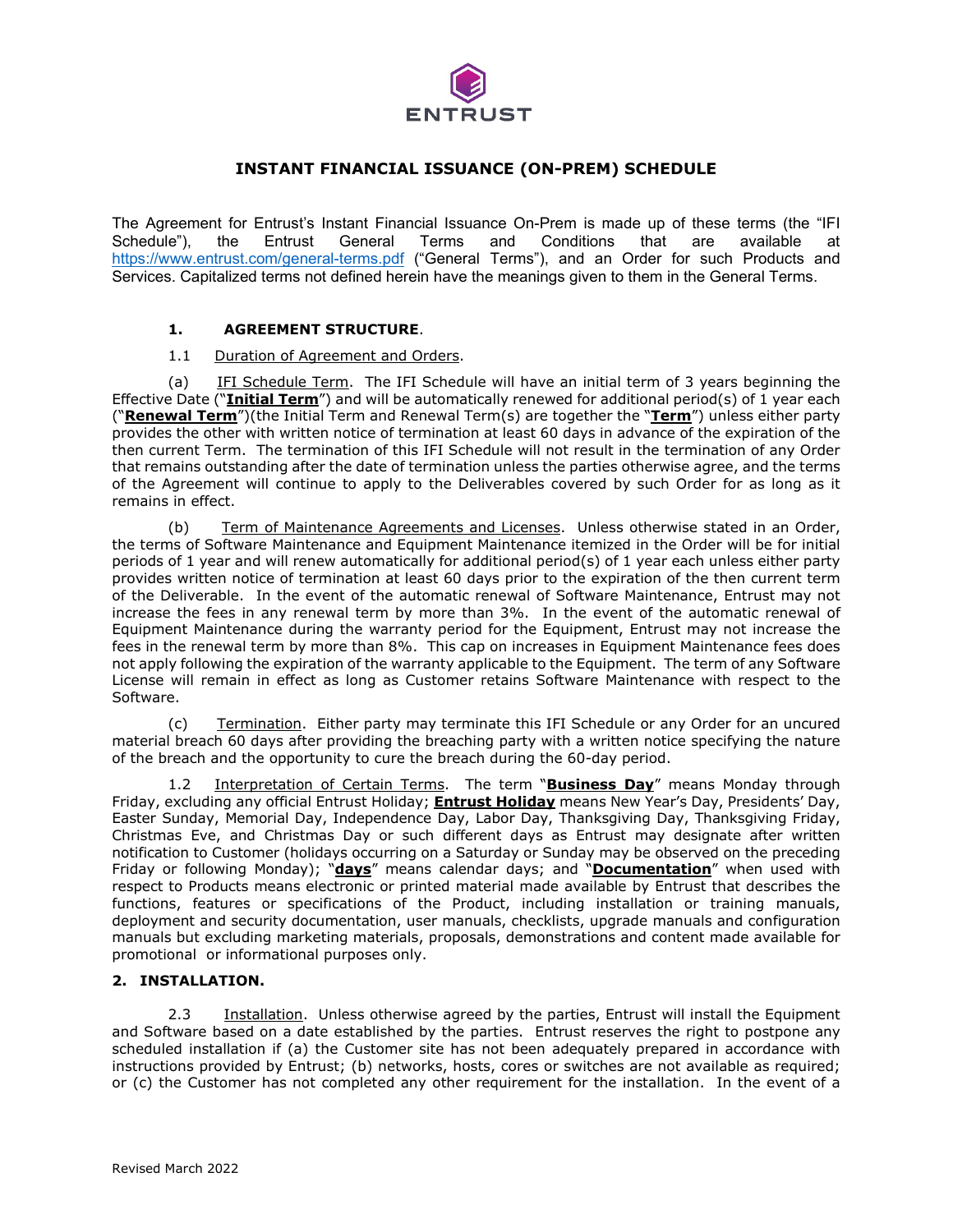postponement, Entrust may reschedule the installation at a time it can be performed successfully with no additional preparation or delay.

### **3. SOFTWARE LICENSE.**

3.1 Grant of Software License. Entrust will provide Customer with a license of the issuance Software as contracted in an applicable Order. Download the Software License Agreement that contains our terms of the license online at the following URL: <https://www.entrust.com/end-user-license.pdf>. In the event of any conflict between the terms of this Agreement and the issuance Software license, the terms of this Agreement will prevail. The purchase of Entrust certificate services, if any, is not subject to the terms of this Agreement. The terms of the Entrust certificate subscription agreement are displayed online at the following URL: [https://www.entrust.com/-/media/documentation/licensingandagreements/ecss](https://www.entrust.com/-/media/documentation/licensingandagreements/ecss-schedule.pdf)[schedule.pdf](https://www.entrust.com/-/media/documentation/licensingandagreements/ecss-schedule.pdf). Customer will receive an email to initiate completion of the certificate subscription agreement in connection with implementation of its system.

### **4. SOFTWARE MAINTENANCE.**

4.1 Software Support Services. Entrust will provide Customer with the Software Maintenance support services for issuance Software as set forth in this Section 4, renewable as set forth in Section 1.1(b) or as otherwise specifically set forth in the applicable Order. The purchase of Entrust certificate support services, if any, is not subject to the terms of this Agreement. The terms of the support agreement are displayed online at the following URL: [https://www.entrust.com/-](https://www.entrust.com/-/media/documentation/licensingandagreements/software-maintenance-agreement_september2020.pdf) [/media/documentation/licensingandagreements/software-maintenance-agreement\\_september2020.pdf.](https://www.entrust.com/-/media/documentation/licensingandagreements/software-maintenance-agreement_september2020.pdf) For purposes of this Section 4 only: the term "**Standard Software**" means Entrust software products that Entrust generally makes commercially available, including Updates and Upgrades (both defined below); the term "**Custom Software**" means an Entrust software product that is developed specifically for the Customer, which may include modifications of a Standard Software product; and the term "**software**" (with a lower case "s") refers to both or either Standard Software and Custom Software. Except as may be otherwise specifically set forth in an applicable Order, Software Maintenance Services includes:

(a) General Technical Support. Entrust will provide Customer with reasonable technical assistance on the software 7 a.m. – 7 p.m. Central Time, Monday – Friday (excluding Entrust Holidays) ("**Technical Support Hours**") via telephone or e-mail as follows: (i) Entrust will answer questions concerning installation of the software in the form originally delivered and installed, if applicable, by Entrust; (ii) Entrust will determine if software problems the Customer is encountering are attributable to errors in the software; and (iii) Entrust will seek to resolve Customer's problems that occur during normal usage of the software. Notwithstanding the foregoing, if Entrust determines that Customer requires ongoing help with a particular problem that is not caused by errors in the software, Entrust may, in its sole discretion, refer Customer to Entrust's professional services support group for which Entrust requires an additional fee.

Remedying of Software Errors. Entrust will use commercially reasonable efforts to remedy any programming error in the software that is attributable to Entrust and prevents the software from substantially conforming to its specifications. Such remedy may consist of correcting portions of the software or providing Customer a workaround that gives Customer the ability to achieve substantially the same functionality as would be obtained without the programming error, as determined by Entrust.

Software Updates and Upgrades. Entrust will make available to Customer 1 copy of any Standard Software Updates and Upgrades in object code, as they become available for general release and to the extent they apply to Standard Software covered by this Agreement. For this purpose the term "**Updates**" means modifications, corrections, bug fixes, or additions to the Standard Software that are generally denoted by Entrust as a change to one or more numbers to the right of the decimal point in the version number of the Standard Software and for which Entrust does not charge an additional fee to licensees who are similarly situated to Customer; and the term "**Upgrades**" means modifications to Standard Software that generally include new features and/or significant enhancements to existing features that are generally denoted by Entrust as a change to one or more of the numbers to the left of the decimal point in the version number of the Standard Software and for which Entrust does not charge an additional fee to licensees who are similarly situated to Customer. The term Updates does not include any Upgrades.